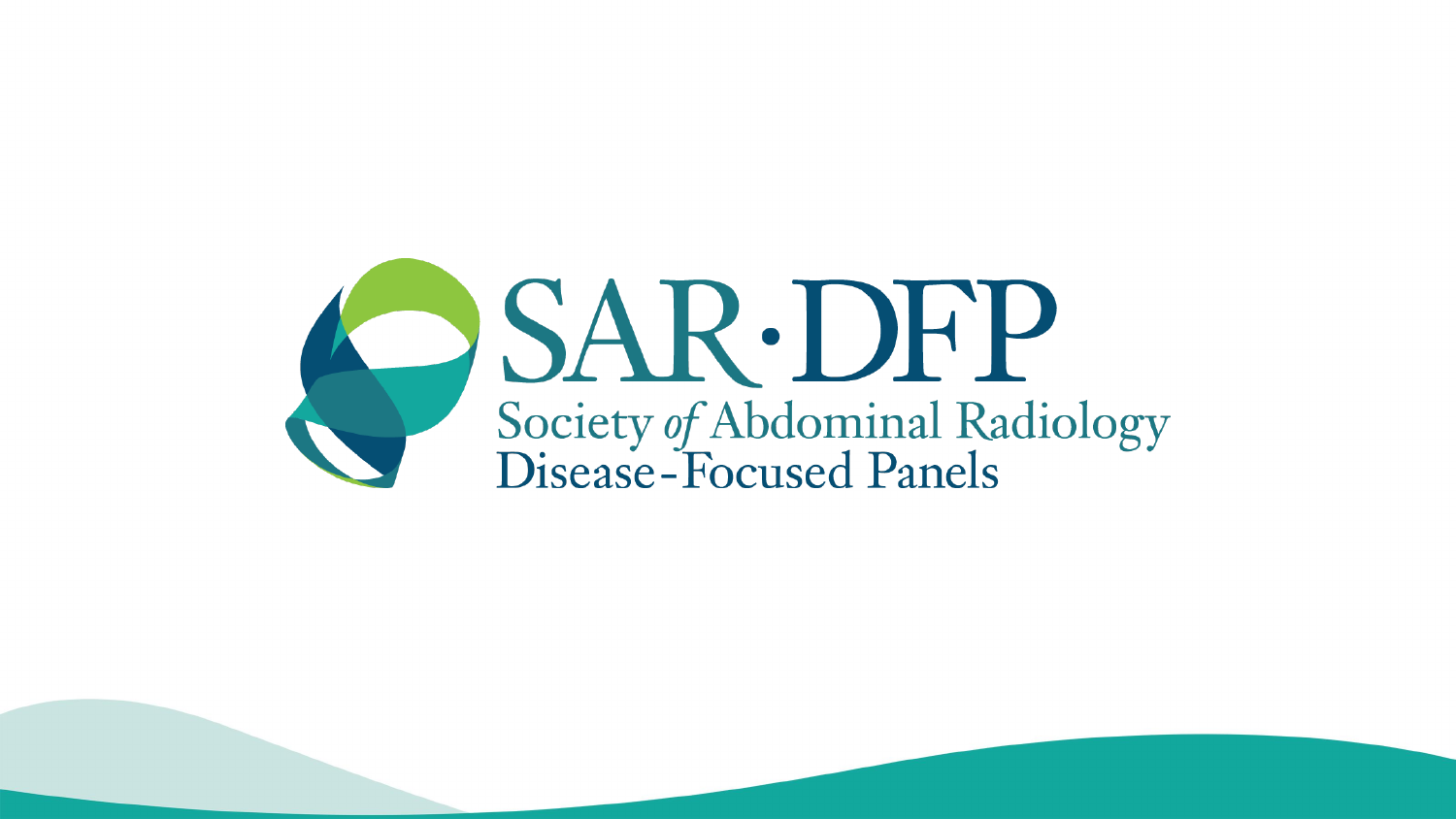

### **Gastrinomas in MEN type I**

*H Dalla Pria, MD; UI Salem, MD; NA Wagner-Bartak, MD; AC Morani, MD*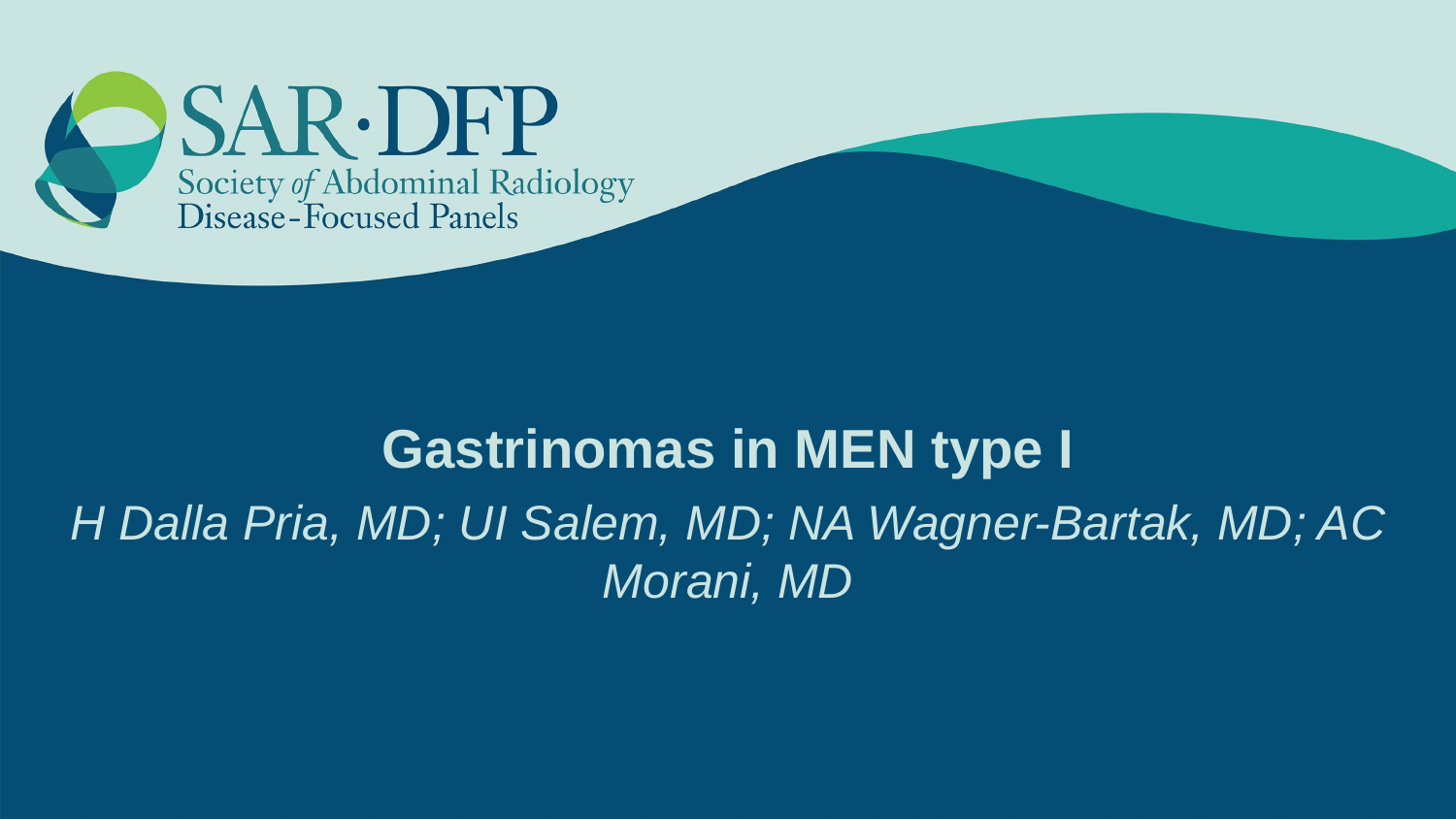# **Case presentation**

- An 18-year-old male presenting with chronic diarrhea. The patient was under surveillance due to a strong family history of multiple endocrine neoplasia type 1 (MEN-1).
- Initial abdomen MRI showed multiple enhancing polypoid lesions along the duodenal wall and subcentimeter enhancing pancreatic lesions.
- Labs: Gastrin > 20000pg/mL (Ref <100); Chromogranin A 3570 (Ref <93ng/mL)
- Clinical presentation, history and elevated serum gastrin levels were concerning for gastrinoma. <sup>68</sup>GA DOTATATE was requested for further evaluation.

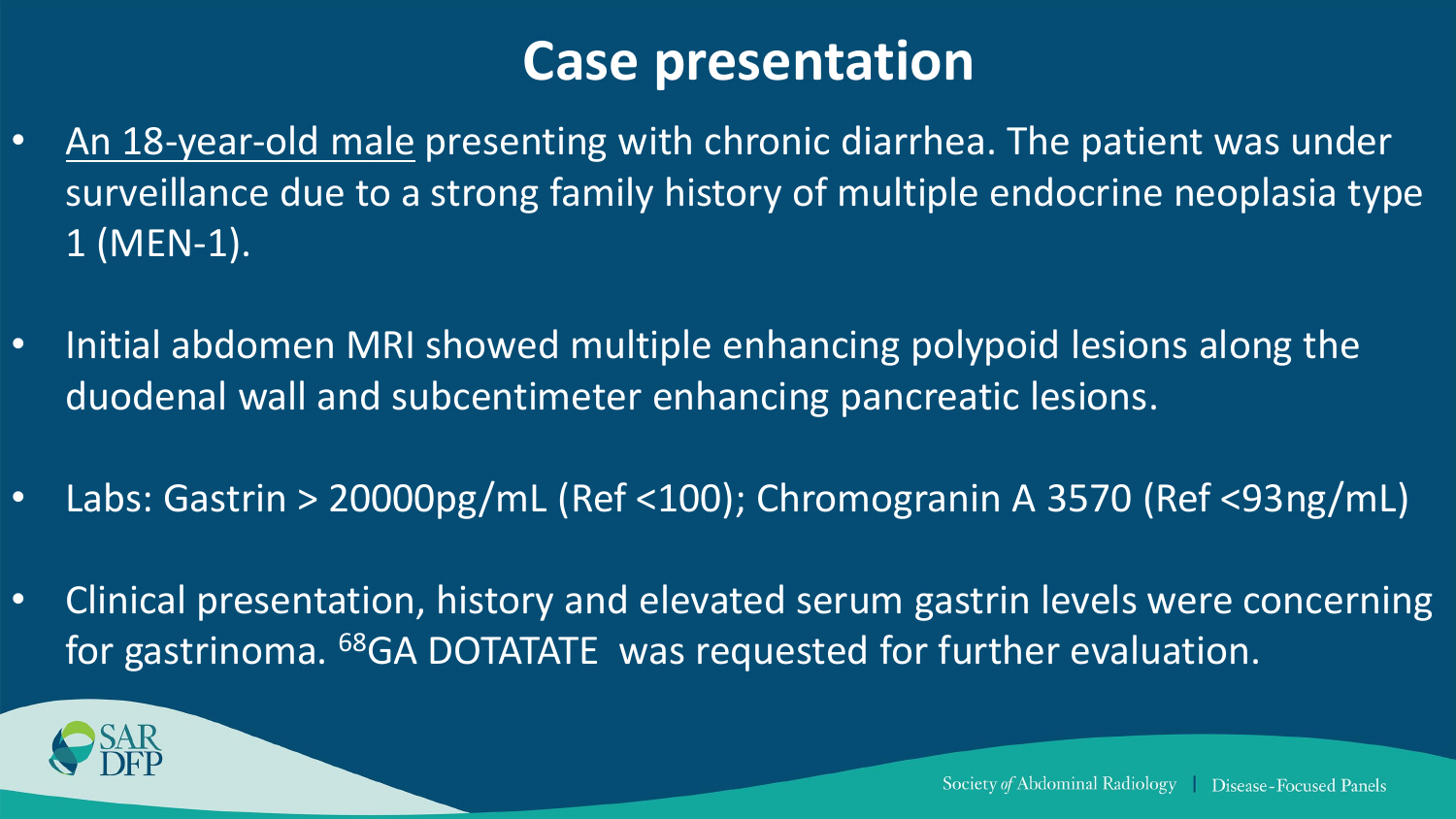#### **Fig 1: MRI Abdomen**

Enhancing nodules along the duodenal wall (dashed arrows in A -B), concerning for gastrinomas in the setting of elevated serum gastrin. Enlarged lymph nodes, suspicious for nodal metastases (long arrows in C). Subcentimeter arterially enhancing liver nodule (short arrow in D), that becomes isointense on the delayed postcontrast images (Not shown). Subcentimeter T1 hypointense nodule in the pancreatic tail (arrowhead in E) with associated restricted diffusion, suspicious for pancreatic neuroendocrine tumor in the setting of MEN -1.



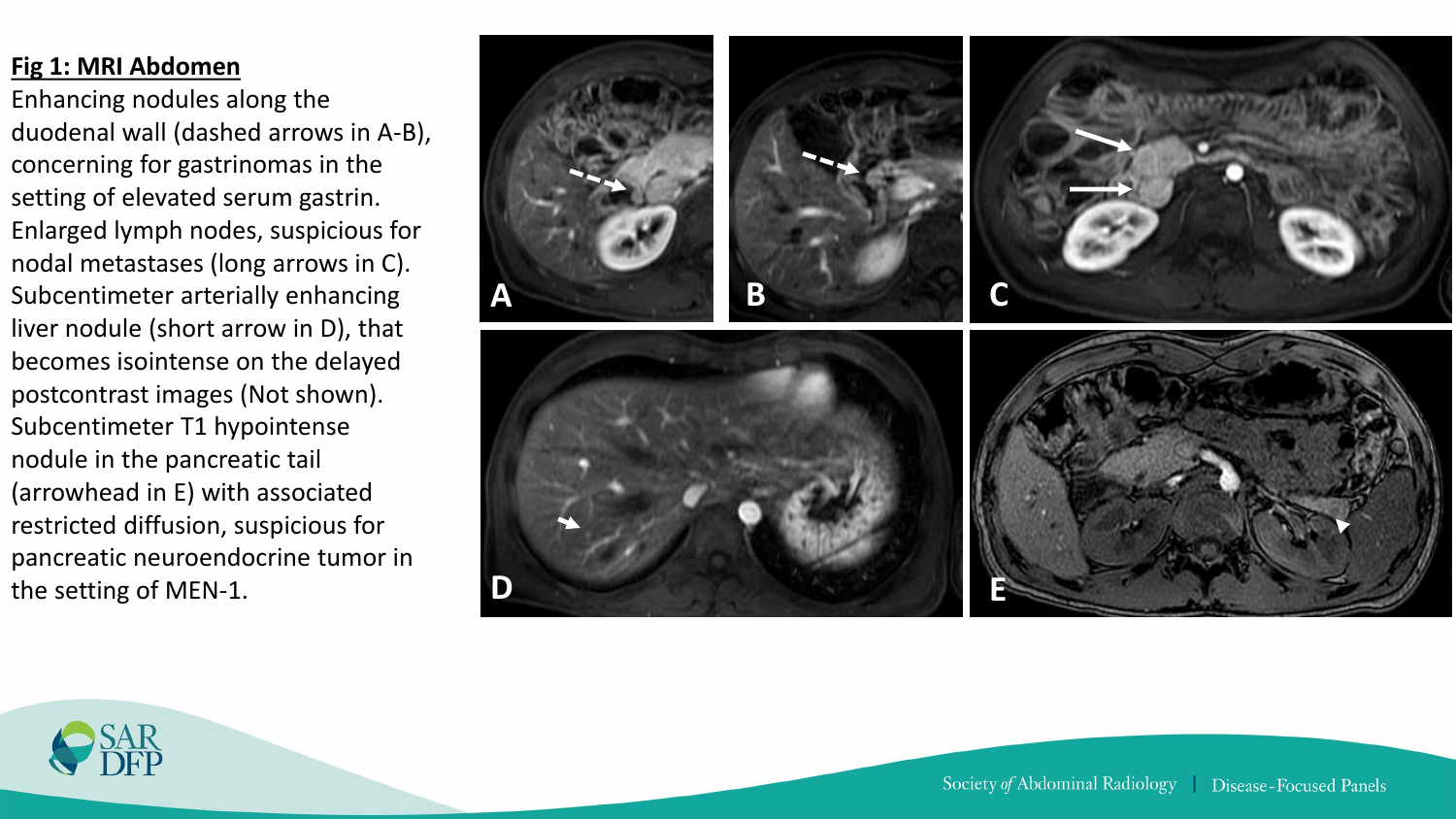### **Fig 2: <sup>68</sup>GA DOTATATE PET/CT:**

An avid focus of tracer uptake localizes to the second portion of the duodenum consistent with a primary gastrinoma (dashed arrow in A).

DOTATATE -avid lymphadenopathy is identified in the periduodenal region (long arrows in B).

Two foci of dotatate -avidity in the gastro -hepatic/celiac region and along the falcifrom ligament are consistent with small metastatic lymph nodes/implants (short arrows in C and D).





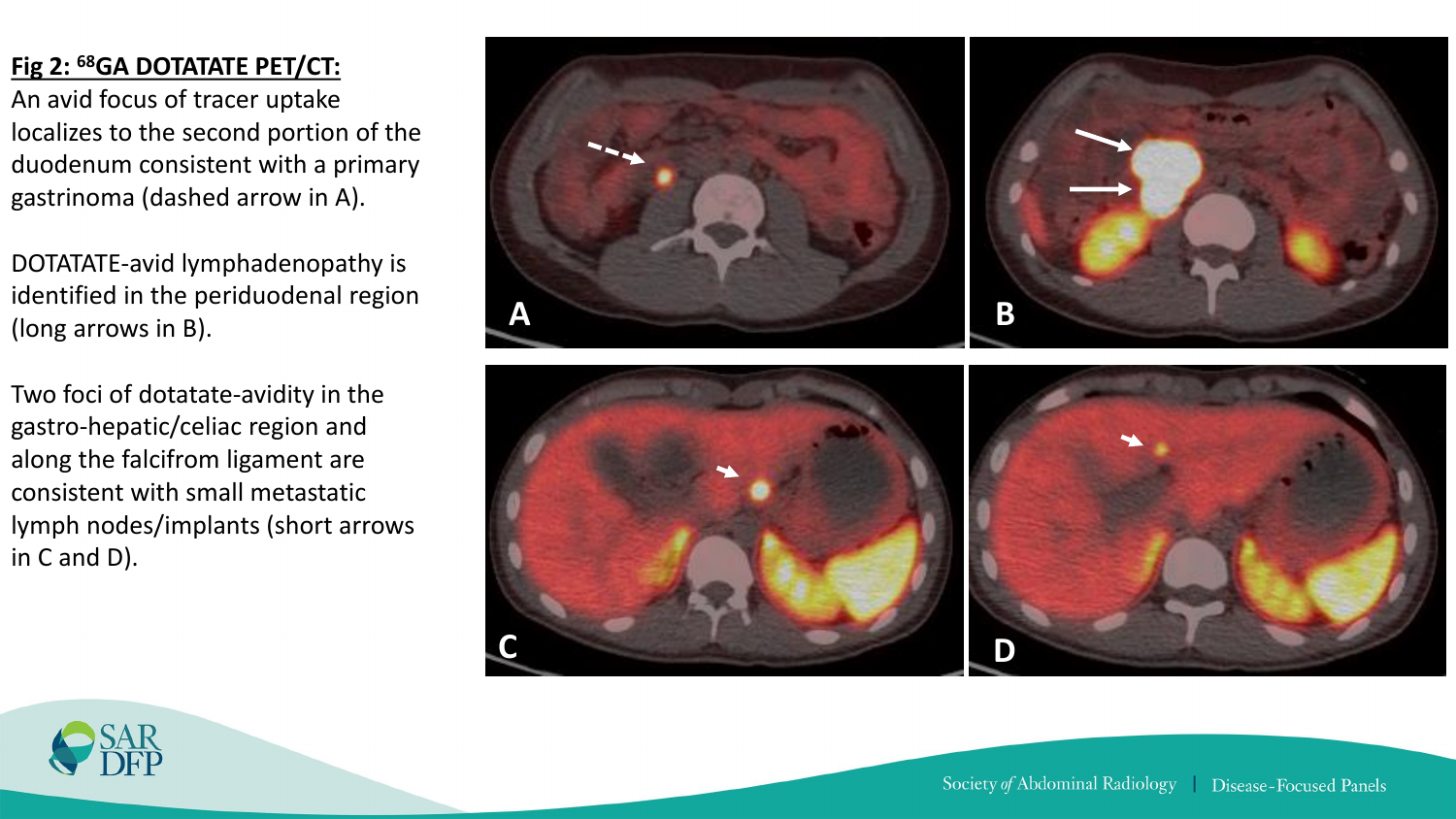# **Discussion**

- Patient had a diagnosis of MEN-1, initially diagnosed through predictive genetic testing.
- MEN-1 is a rare inherited syndrome that affects the endocrine glands with tumors usually developing in the parathyroid glands, pituitary gland, and pancreas (and other parts of gastrointestinal tract).
- Although the patient was initially seen at the age of 6 due to a strong family history of MEN-1, he eventually was lost to follow-up. Recently, at the age of 17, the patent came back presenting with chronic diarrhea, concerning for MEN-1 gastrinoma, with imaging findings supporting the clinical diagnosis.

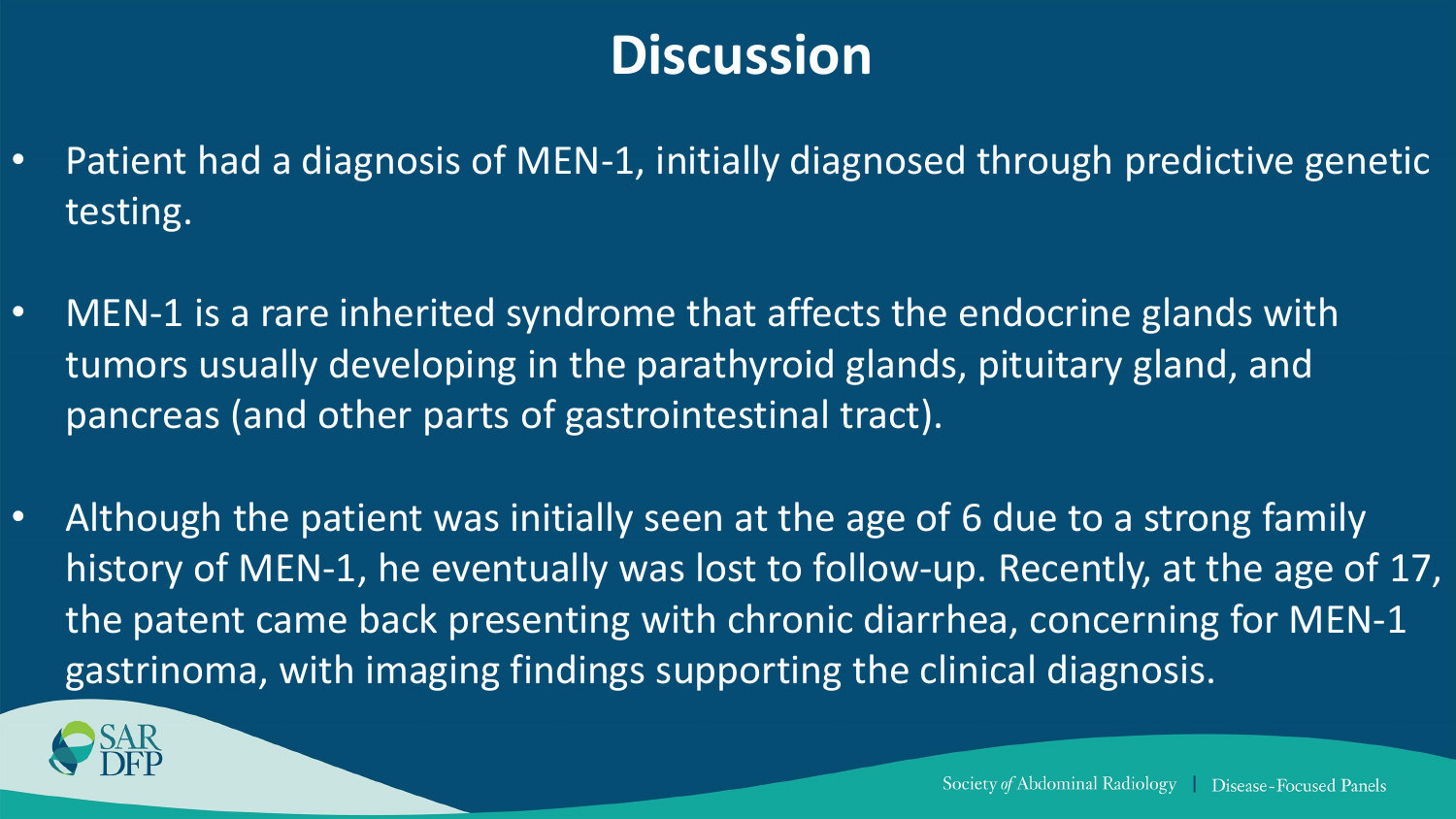# **Discussion**

- Initial MRI showed enhancing nodules along the duodenal wall, and metastatic lymphadenopathy was confirmed by corresponding 68Ga Somatostatin analogue (DOTATATE)-avidity. EUS revealed multiple submucosal duodenal nodules (gastrinomas) and lymphadenopathy compatible with metastatic gastrinoma.
- Subcentimeter pancreatic nodules did not show DOTATATE-avidity nor EUS abnormality, but continued to show enhancement on follow-up CT. Pituitary adenoma/hyperprolactinemia were identified on MRI (not shown)
- Ga-DOTATATE PET/CT is very helpful for the work-up of MEN1 providing a comprehensive picture of MEN1-related lesions and prognostication in these cases